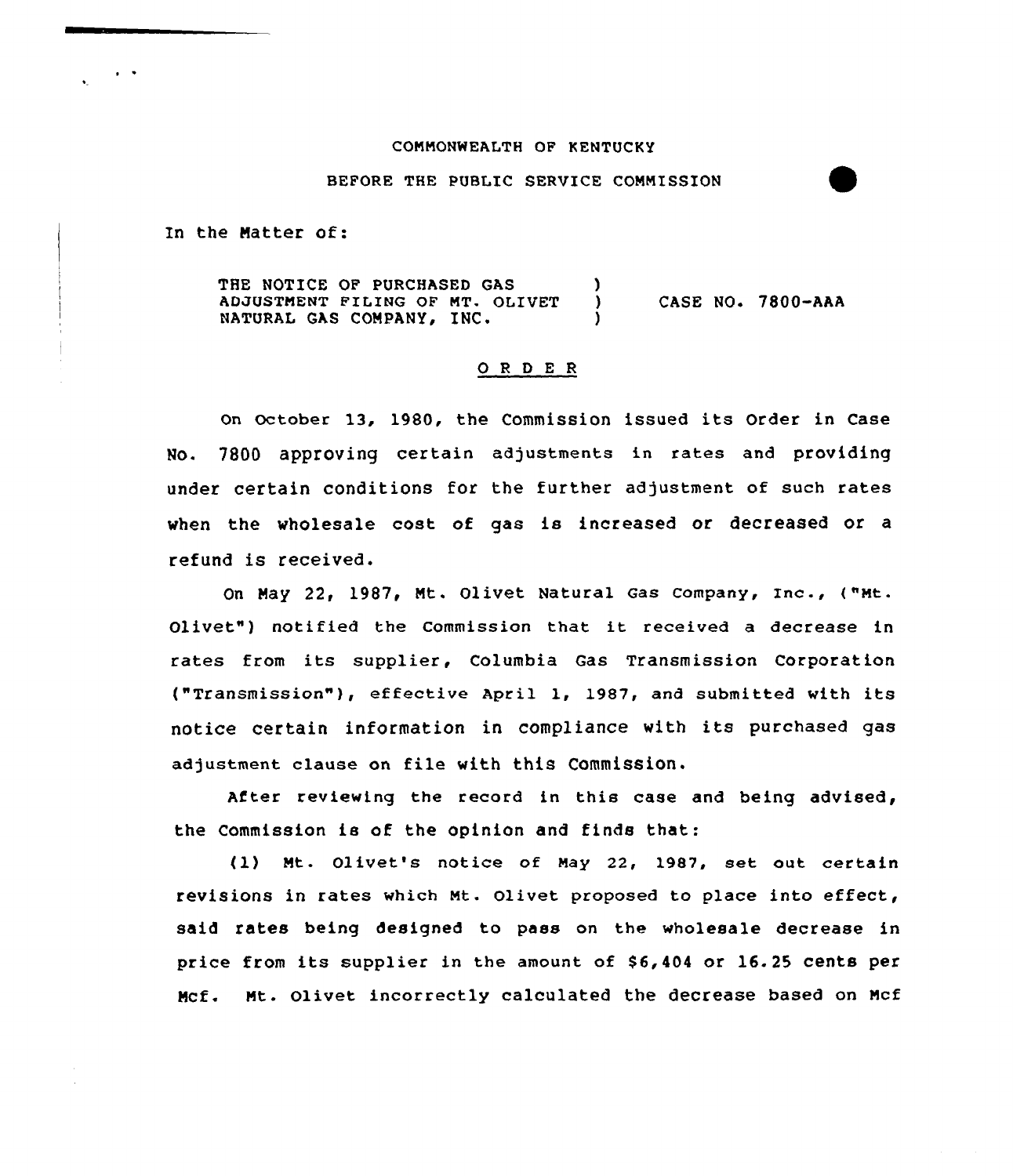sales instead of Ncf purchases, in accordance with its purchased gas adjustment clause. In future filings, Mt- Olivet should use the methodology specified in its clause.

(2) Transmission filed revised rates with the Federal Energy Regulatory Commission to be effective April 1< 1987-

{3) wt. Qlivet should report to this commission the amount of overcollections received from April 1, 1987, to the date the proposed rates are implemented, along with a refund plan.

{4) Nt. Olivet's corrected adjustments in rates under the purchased gas adjustment provisions approved by the Commission in its Order in Case No. 7800 dated October 13, 1980, are fair, just and reasonable and in the public interest and should be effective with gas supplied on and after April 1, 1987.

IT IS THEREFORE ORDERED that:

 $\sim 10^{-11}$ 

Andrew Marian and The

(1) The rates in the Appendix to this Order be and they hereby are authorized effective with gas supplied on and after April 1, 1987.

{2) Mithin 30 days of the date of this Order Nt. Olivet shall report the amount of excess revenues received, along with a refund plan.

(3) within 30 days of the date of this Order Nt. Olivet shall file with this Commission its revised tariffs setting out the rates authorized herein.

(4) In future filings, Mt. Olivet shall calculate its change in rates based on Ncf purchases instead of sales.

 $-2-$ 

**All Strains**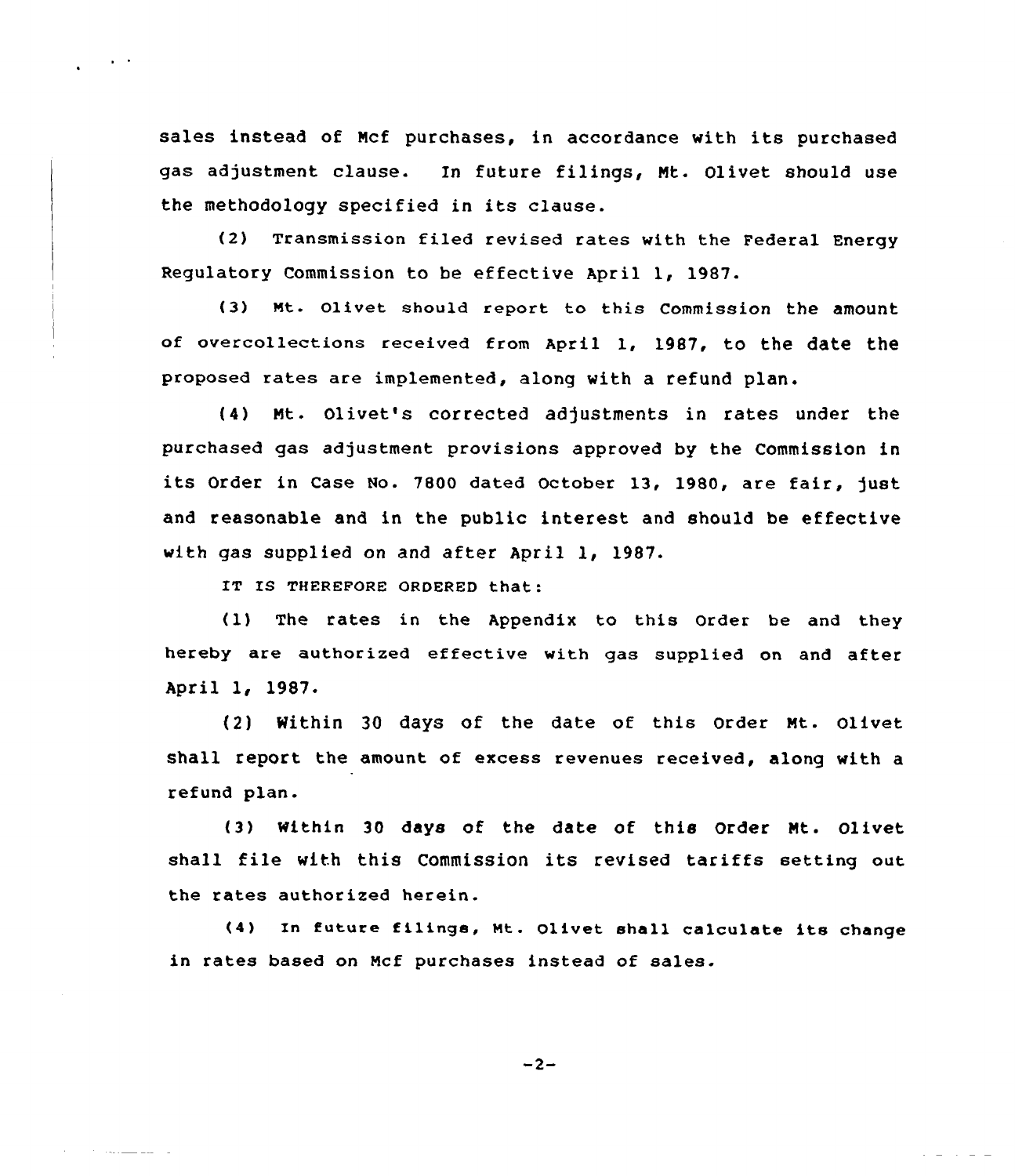Done at Frankfort, Kentucky, this 16th day of June, 1987.

PUBLIC SERVICE CONNISSION

Carlore D. Hemangl **Vice Chairman** 

William Co/missioner

 $\sim 100$  $\sim$   $\sim$ 

ATTEST.

ী

Executive Director